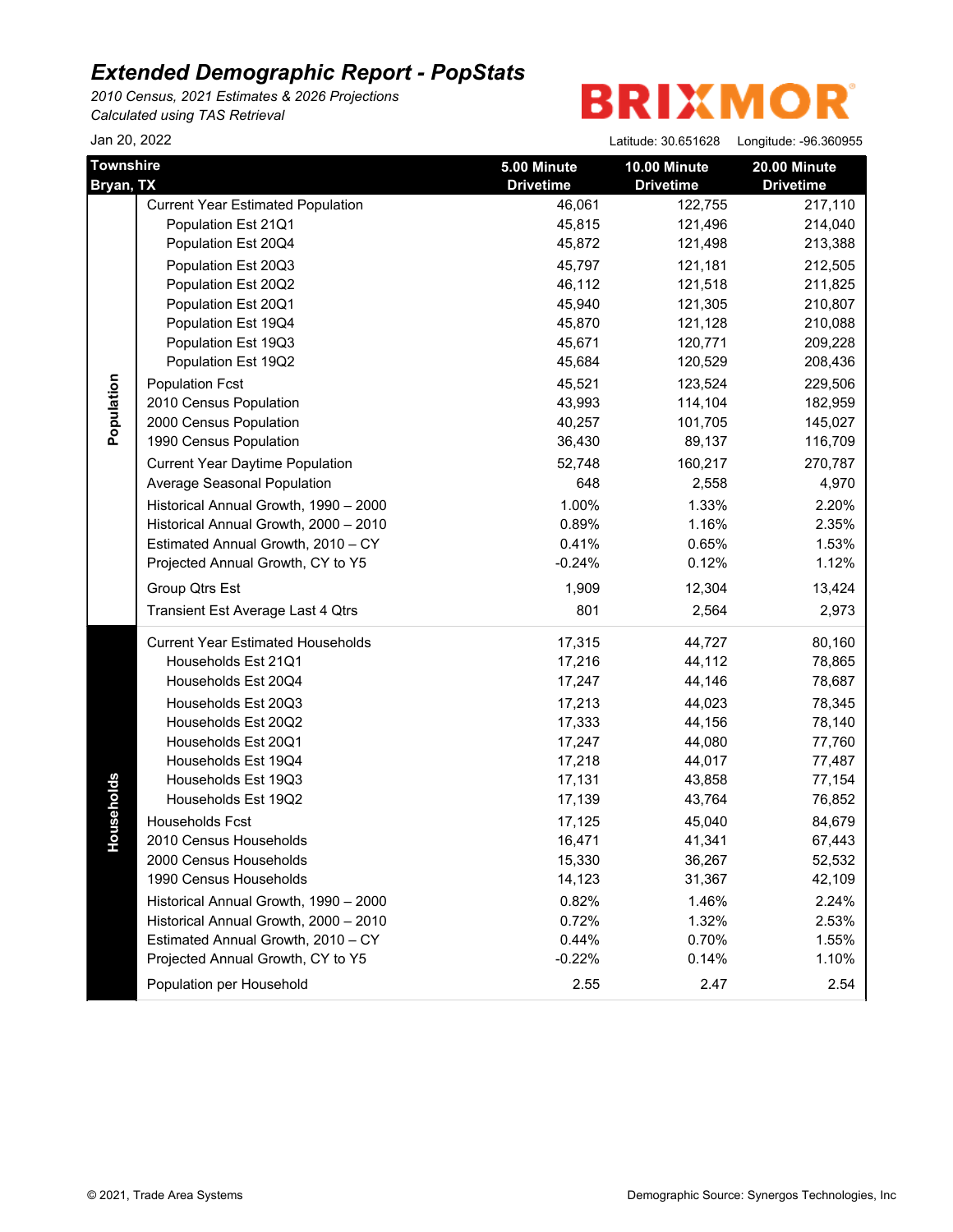*2010 Census, 2021 Estimates & 2026 Projections Calculated using TAS Retrieval*

## **BRIXMOR®**

| Jan 20, 2022                                  |                                 | Latitude: 30.651628              | Longitude: -96.360955            |
|-----------------------------------------------|---------------------------------|----------------------------------|----------------------------------|
| <b>Townshire</b><br>Bryan, TX                 | 5.00 Minute<br><b>Drivetime</b> | 10.00 Minute<br><b>Drivetime</b> | 20.00 Minute<br><b>Drivetime</b> |
| HH Income \$500,000 or more                   | 0.5%                            | 0.5%                             | 1.1%                             |
| HH Income \$250,000 to \$499,999              | 0.6%                            | 0.6%                             | 1.3%                             |
| HH Income \$200,000 to \$249,999              | 1.4%                            | 1.5%                             | 3.0%                             |
| HH Income \$175,000 to \$199,999              | 1.3%                            | 1.6%                             | 2.4%                             |
| HH Income \$150,000 to \$174,999              | 2.0%                            | 2.2%                             | 3.7%                             |
| HH Income \$100,000 to 149,999                | 8.9%                            | 9.6%                             | 12.9%                            |
| HH Income \$75,000 to 99,999                  | 10.2%                           | 10.3%                            | 11.7%                            |
| HH Income \$50,000 to 74,999                  | 18.6%                           | 17.1%                            | 15.7%                            |
| HH Income \$35,000 to 49,999                  | 15.5%                           | 14.5%                            | 12.7%                            |
| HH Income \$25,000 to 34,999                  | 12.4%                           | 11.8%                            | 9.8%                             |
| HH Income \$15,000 to 24,999                  | 11.7%                           | 12.2%                            | 10.4%                            |
| HH Income \$0 to 14,999                       | 17.0%                           | 18.0%                            | 15.3%                            |
| Average Household Income                      | \$58,569                        | \$60,151                         | \$76,049                         |
| Median Household Income                       | \$42,856                        | \$42,701                         | \$52,796                         |
| Per Capita Income                             | \$22,607                        | \$22,535                         | \$28,531                         |
| 2000 Average HH Income                        | \$39,175                        | \$35,987                         | \$42,372                         |
| 2000 Median HH Income                         | \$27,892                        | \$25,021                         | \$28,476                         |
| Disposable HH Income \$500,000 or more        | #N/A                            | #N/A                             | #N/A                             |
| Disposable HH Income \$250,000 to \$499,999   | #N/A                            | #N/A                             | #N/A                             |
| Disposable HH Income \$200,000 to \$249,999   | #N/A                            | #N/A                             | #N/A                             |
| Disposable HH Income \$175,000 to \$199,999   | 1%                              | 1%                               | 2%                               |
| Disposable HH Income \$150,000 to \$174,999   | 1%                              | 1%                               | 2%                               |
| Disposable HH Income \$100,000 to \$149,999   | 7%                              | 8%                               | 12%                              |
| Disposable HH Income \$75,000 to \$99,999     | 10%                             | 10%                              | 12%                              |
| Disposable HH Income \$50,000 to \$74,999     | 19%                             | 18%                              | 17%                              |
| Disposable HH Income \$35,000 to \$49,999     | 16%                             | 15%                              | 13%                              |
| Disposable HH Income \$25,000 to \$34,999     | 14%                             | 13%                              | 11%                              |
| Disposable HH Income \$15,000 to \$24,999     | 13%                             | 14%                              | 12%                              |
| Disposable HH Income \$0 to\$14,999           | 18%                             | 19%                              | 16%                              |
| Average Disposable Income                     | 49,914                          | 50,818                           | 62,406                           |
| Median Disposable Income                      | 38,689                          | 38,668                           | 47,278                           |
| Householder White - Count                     | 7,774                           | 21,942                           | 47,552                           |
| Median HH Income                              | \$54,504                        | \$50,515                         | \$62,253                         |
| Average HH Income                             | \$66,314                        | \$63,474                         | \$75,837                         |
| Householder Black or African-American - Count | 2,692                           | 6,172                            | 8,323                            |
| Median HH Income                              | \$26,178                        | \$31,627                         | \$36,802                         |
| Average HH Income                             | \$38,946                        | \$43,294                         | \$48,235                         |
| Householder Hispanic - Count                  | 5,611                           | 12,168                           | 16,687                           |
| Median HH Income                              | \$41,348                        | \$42,310                         | \$45,674                         |
| Average HH Income                             | \$49,453                        | \$52,920                         | \$58,844                         |
| Householder Asian or Pacific Islander - Count | 536                             | 2,558                            | 4,601                            |
| Median HH Income                              | \$28,232                        | \$28,891                         | \$42,830                         |
| Average HH Income                             | \$36,103                        | \$38,650                         | \$59,153                         |
| Householder Other or Pacific Islander - Count | 701                             | 1,887                            | 2,996                            |
| Median HH Income                              | \$34,897                        | \$36,378                         | \$43,779                         |
| Average HH Income                             | \$42,051                        | \$46,800                         | \$55,679                         |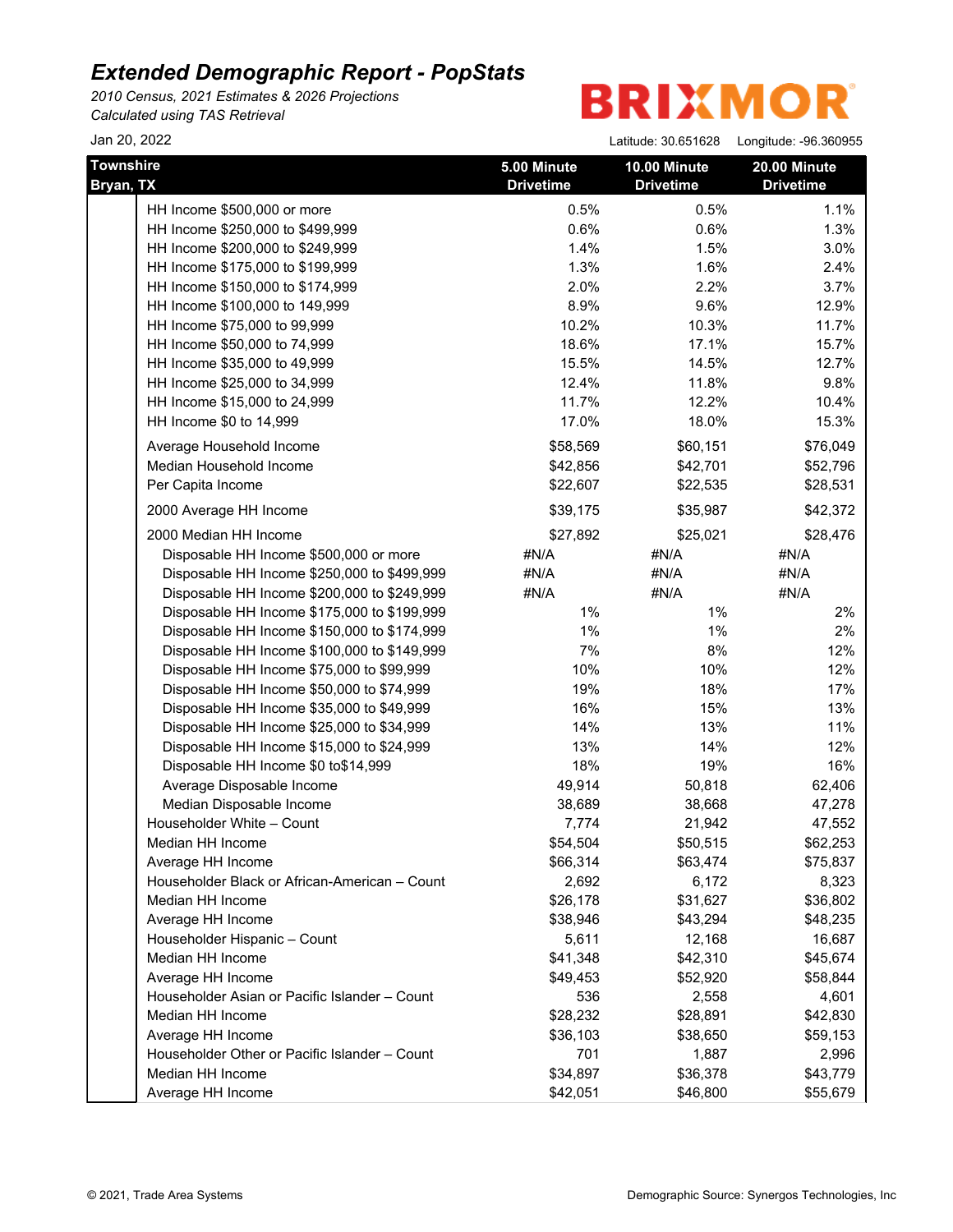*2010 Census, 2021 Estimates & 2026 Projections Calculated using TAS Retrieval*

## **BRIXMOR®**

|                               | Jan 20, 2022              |                                 | Latitude: 30.651628              | Longitude: - 96.360955           |
|-------------------------------|---------------------------|---------------------------------|----------------------------------|----------------------------------|
| <b>Townshire</b><br>Bryan, TX |                           | 5.00 Minute<br><b>Drivetime</b> | 10.00 Minute<br><b>Drivetime</b> | 20.00 Minute<br><b>Drivetime</b> |
| Gender                        | Male Population           | 23,078                          | 62,836                           | 110,176                          |
|                               | <b>Female Population</b>  | 22,983                          | 59,919                           | 106,934                          |
|                               | Count of Pop 0 to 4 years | 3,656                           | 9,120                            | 16,423                           |
|                               | Count of Pop 0 to 7 years | 5,241                           | 12,587                           | 22,488                           |
|                               | Count of Pop 5 - 13       | 6,084                           | 14,275                           | 25,832                           |
|                               | Count of Pop 14 - 18      | 2,438                           | 5,220                            | 9,555                            |
|                               | Count of Pop 19 - 22      | 5,493                           | 28,422                           | 42,915                           |
|                               | Count of Pop 22 - 25      | 1,496                           | 4,522                            | 7,361                            |
|                               | Count of Pop 25 - 29      | 2,730                           | 5,674                            | 10,377                           |
|                               | Count of Pop 30 - 34      | 4,237                           | 11,159                           | 19,296                           |
|                               | Count of Pop 35 - 39      | 4,083                           | 10,257                           | 17,068                           |
|                               | Count of Pop 40 - 44      | 3,013                           | 7,020                            | 12,406                           |
|                               | Count of Pop 45 - 59      | 6,168                           | 13,335                           | 27,656                           |
|                               | Count of Pop 60 - 74      | 4,514                           | 9,770                            | 20,530                           |
|                               | Count of Pop 75 - 84      | 1,568                           | 3,014                            | 5,982                            |
|                               | Count of Pop 85+          | 581                             | 967                              | 1,709                            |
| by Age                        | % of Pop 0 to 4 years     | 7.9%                            | 7.4%                             | 7.6%                             |
|                               | % of Pop 0 to 7 years     | 11.4%                           | 10.3%                            | 10.4%                            |
|                               | % of Pop 5 - 13           | 13.2%                           | 11.6%                            | 11.9%                            |
|                               | % of Pop 14 - 18          | 5.3%                            | 4.3%                             | 4.4%                             |
|                               | % of Pop 19 - 22          | 11.9%                           | 23.2%                            | 19.8%                            |
|                               | % of Pop 22 - 25          | 3.2%                            | 3.7%                             | 3.4%                             |
|                               | % of Pop 25 - 29          | 5.9%                            | 4.6%                             | 4.8%                             |
|                               | % of Pop 30 - 34          | 9.2%                            | 9.1%                             | 8.9%                             |
|                               | % of Pop 35 - 39          | 8.9%                            | 8.4%                             | 7.9%                             |
|                               | % of Pop 40 - 44          | 6.5%                            | 5.7%                             | 5.7%                             |
|                               | % of Pop 45 - 59          | 13.4%                           | 10.9%                            | 12.7%                            |
|                               | % of Pop 60 - 74          | 9.8%                            | 8.0%                             | 9.5%                             |
|                               | % of Pop 75 - 84          | 3.4%                            | 2.5%                             | 2.8%                             |
|                               | % of Pop 85+              | 1.3%                            | 0.8%                             | 0.8%                             |
|                               |                           |                                 |                                  |                                  |
|                               | Median Age<br>Average Age | 31.3<br>33.5                    | 24.9<br>30.9                     | 28.1<br>32.2                     |
|                               | % of Pop 0 to 4 years     | 8.1%                            | 7.4%                             | 7.6%                             |
|                               | % of Pop 5 - 13           | 13.4%                           | 11.5%                            | 11.9%                            |
|                               | % of Pop 14 - 18          | 5.3%                            | 4.2%                             | 4.4%                             |
|                               | % of Pop 19 - 22          | 13.0%                           | 23.8%                            | 20.1%                            |
|                               | % of Pop 22 - 25          | 3.3%                            | 4.2%                             | 3.7%                             |
|                               | % of Pop 25 - 29          | 6.0%                            | 4.6%                             | 4.8%                             |
|                               | % of Pop 30 - 34          | 9.9%                            | 9.7%                             | 9.4%                             |
|                               | % of Pop 35 - 39          | 9.3%                            | 8.8%                             | 8.2%                             |
| by Age                        | % of Pop 40 - 44          | 6.5%                            | 5.9%                             | 5.8%                             |
|                               | % of Pop 45 - 59          | 12.9%                           | 10.4%                            | 12.3%                            |
|                               | % of Pop 75 - 84          | 2.6%                            | 1.9%                             | 2.3%                             |
|                               | % of Pop 60 - 74          | 9.1%                            | 7.2%                             | 8.7%                             |
|                               | % of Pop 85+              | 0.7%                            | 0.5%                             | 0.5%                             |
|                               |                           |                                 |                                  |                                  |
|                               | Median Age                | 30.5                            | 24.2                             | 27.3                             |
|                               | Average Age               | 32.3                            | 30.0                             | 31.4                             |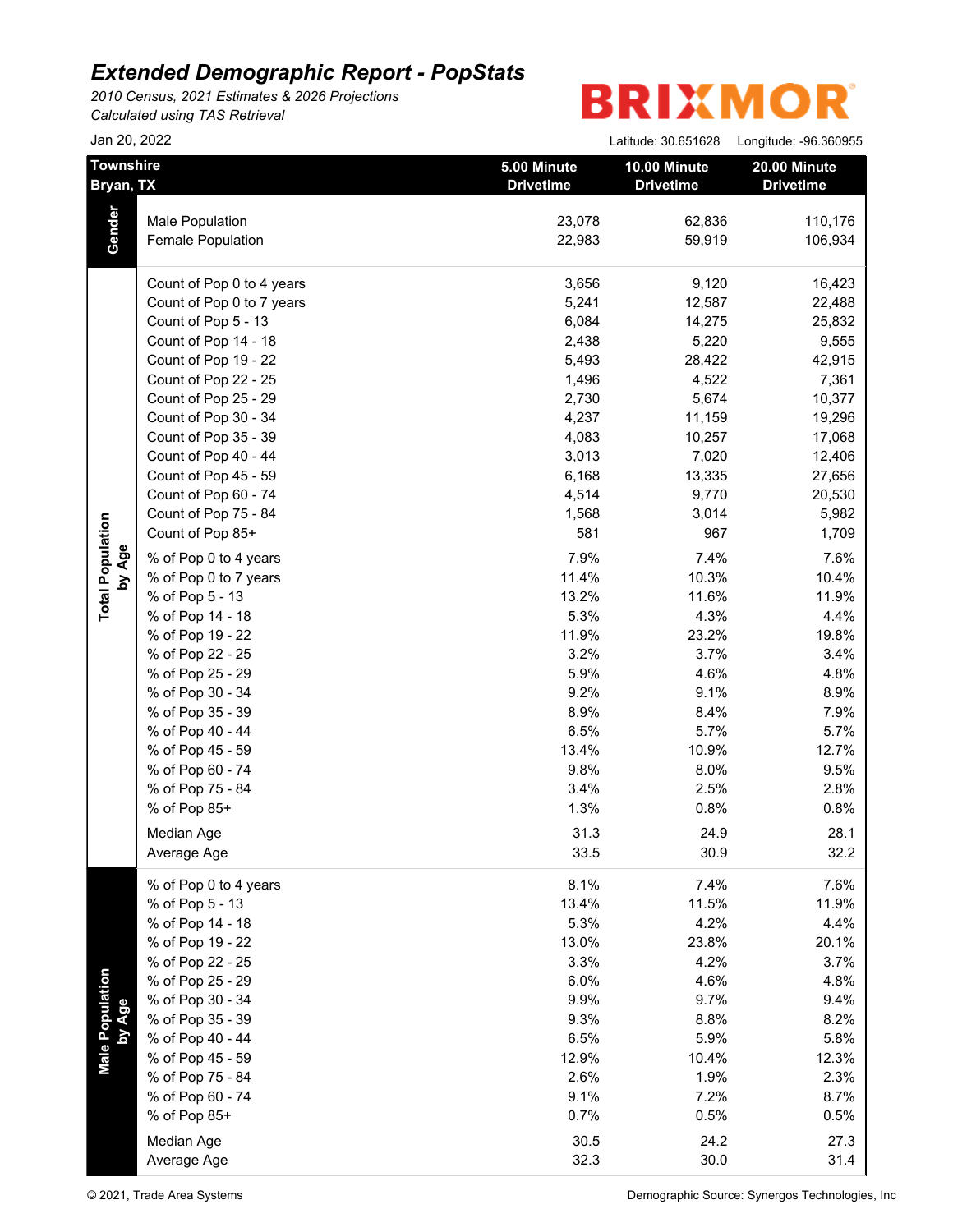*2010 Census, 2021 Estimates & 2026 Projections*

*Calculated using TAS Retrieval*

# **BRIXMOR®**

|                    | Jan 20, 2022                                  |                                 | Latitude: 30.651628              | Longitude: -96.360955            |
|--------------------|-----------------------------------------------|---------------------------------|----------------------------------|----------------------------------|
|                    | <b>Townshire</b><br>Bryan, TX                 | 5.00 Minute<br><b>Drivetime</b> | 10.00 Minute<br><b>Drivetime</b> | 20.00 Minute<br><b>Drivetime</b> |
|                    | % of Pop 0 to 4 years                         | 7.8%                            | 7.4%                             | 7.5%                             |
|                    | % of Pop 5 - 13                               | 13.0%                           | 11.7%                            | 11.9%                            |
|                    | % of Pop 14 - 18                              | 5.3%                            | 4.3%                             | 4.4%                             |
|                    | % of Pop 19 - 22                              | 10.9%                           | 22.5%                            | 19.4%                            |
|                    | % of Pop 22 - 25                              | 3.2%                            | 3.2%                             | 3.0%                             |
|                    | % of Pop 25 - 29                              | 5.9%                            | 4.6%                             | 4.7%                             |
|                    | % of Pop 30 - 34                              | 8.5%                            | 8.4%                             | 8.3%                             |
| by Age             | % of Pop 35 - 39                              | 8.5%                            | 7.9%                             | 7.5%                             |
|                    | % of Pop 40 - 44                              | 6.6%                            | 5.6%                             | 5.6%                             |
|                    | % of Pop 45 - 59                              | 13.9%                           | 11.3%                            | 13.2%                            |
|                    | % of Pop 60 - 74                              | 10.6%                           | 8.8%                             | 10.2%                            |
|                    | % of Pop 75 - 84                              | 4.2%                            | 3.0%                             | 3.2%                             |
|                    | % of Pop 85+                                  | 1.8%                            | 1.1%                             | 1.1%                             |
|                    |                                               | 32.3                            | 25.9                             | 29.0                             |
|                    | Median Age                                    | 34.8                            | 31.8                             | 33.0                             |
|                    | Average Age                                   |                                 |                                  |                                  |
|                    | Count of White                                | 30,811                          | 85,467                           | 162,858                          |
|                    | Count of Black or African-American            | 7,422                           | 17,255                           | 23,368                           |
|                    | Count of Asian or Pacific Islander            | 1,396                           | 6,845                            | 12,938                           |
|                    | Count of Other races                          | 6,432                           | 13,188                           | 17,946                           |
|                    | White                                         | 66.9%                           | 69.6%                            | 75.0%                            |
|                    | <b>Black or African American</b>              | 16.1%                           | 14.1%                            | 10.8%                            |
|                    | Asian                                         | 3.0%                            | 5.6%                             | 6.0%                             |
|                    | <b>Other Races</b>                            | 14.0%                           | 10.7%                            | 8.3%                             |
|                    | Speak English at Home                         | 69.1%                           | 70.2%                            | 75.3%                            |
|                    | Speak Spanish at Home                         | 27.1%                           | 22.6%                            | 16.8%                            |
|                    | Speak French or French Creole at Home         | 0.4%                            | 0.3%                             | 0.2%                             |
|                    | Speak German at Home                          | 0.2%                            | 0.2%                             | 0.3%                             |
|                    | Speak Russian or Other Slavic Language at Hor | 0.1%                            | 0.2%                             | 0.3%                             |
|                    | Speak Other Indo-European Language at Home    | 1.2%                            | 1.9%                             | 2.1%                             |
| Language<br>Spoken | Speak Chinese at Home                         | 0.3%                            | 1.9%                             | 1.9%                             |
|                    | Speak Korean at Home                          | 0.1%                            | 0.4%                             | 0.7%                             |
|                    | Speak Vietnamese at Home                      | 0.3%                            | 0.4%                             | 0.4%                             |
|                    | Speak Other Asian Language at Home            | 0.6%                            | 1.0%                             | 1.0%                             |
|                    | Speak Tagalog and Other Pacific Languages at  | 0.1%                            | 0.2%                             | 0.3%                             |
|                    | Speak Other Language at Home                  | 0.5%                            | 0.7%                             | 0.8%                             |
|                    | <b>Hispanic Population</b>                    | 18,305                          | 38,435                           | 52,682                           |
|                    | <b>Hispanic Population Percent</b>            | 39.7%                           | 31.3%                            | 24.3%                            |
|                    | Mexican                                       | 88.4%                           | 85.3%                            | 83.7%                            |
|                    | Puerto Rican                                  | 0.6%                            | 1.0%                             | 1.0%                             |
|                    | Cuban                                         | 0.4%                            | 0.8%                             | 1.0%                             |
|                    | Dominican                                     | 0.0%                            | 0.1%                             | 0.1%                             |
| <b>Hispanic</b>    | <b>Central American</b>                       | 3.2%                            | 3.8%                             | 4.1%                             |
|                    | South American                                | 0.8%                            | 2.5%                             | 3.3%                             |
|                    | <b>Other Hispanic</b>                         | 6.6%                            | 6.6%                             | 6.8%                             |
|                    |                                               |                                 |                                  |                                  |
|                    | 2000 Hispanic Population Percent              | 29%<br>20%                      | 22%                              | 18%                              |
|                    | 1990 Hispanic Population Percent              |                                 | 16%                              | 14%                              |

This report was produced using data from private and government sources deemed to be reliable and is herein provided without representation or warranty.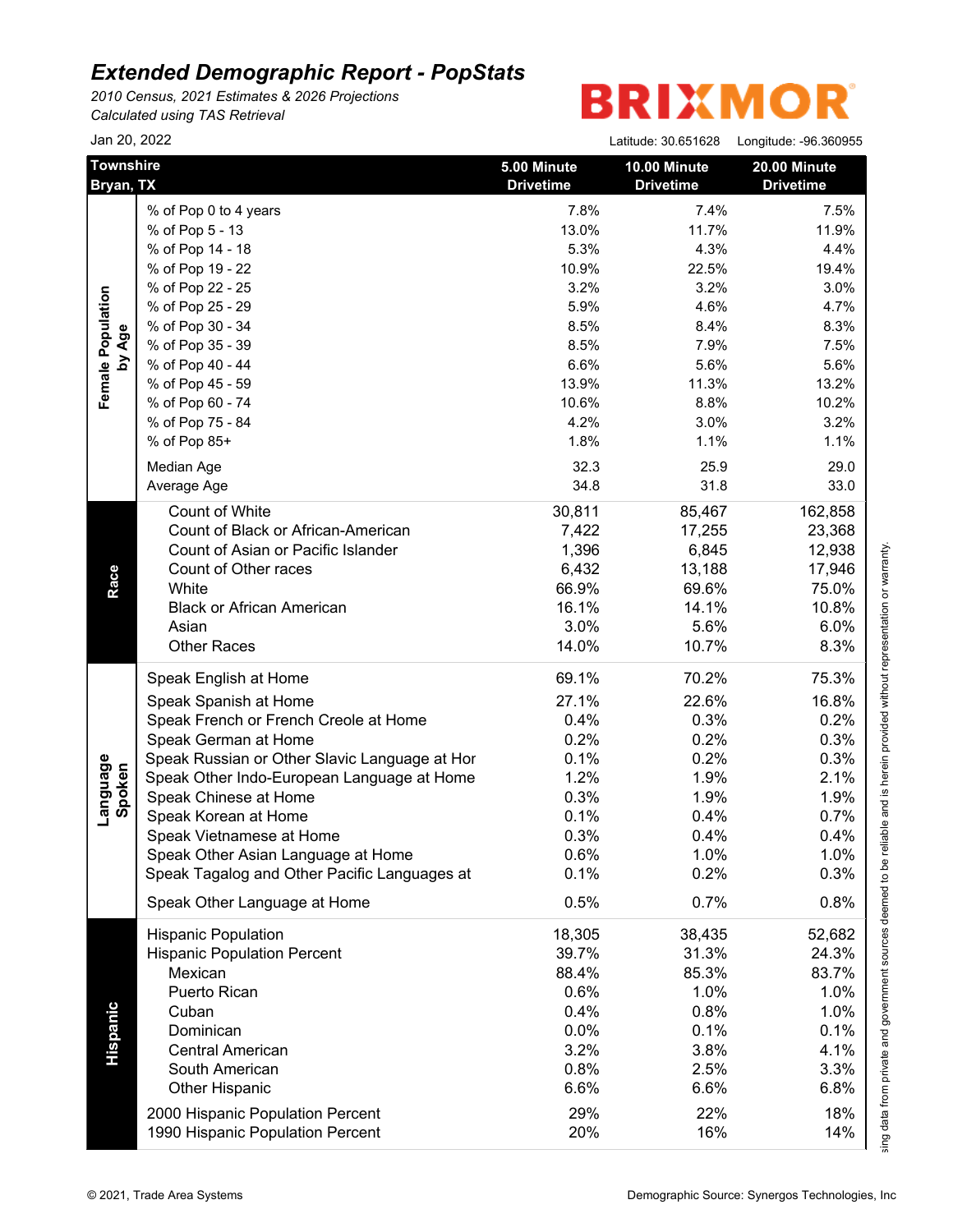*2010 Census, 2021 Estimates & 2026 Projections Calculated using TAS Retrieval*

### **BRIXMO** R

| Jan 20, 2022             |                                                                                                                                                                                                                                                                                                                                                                                                                                                |                                                                                                                                                     | Latitude: 30.651628                                                                                                                                    | Longitude: -96.360955                                                                                                                                      |
|--------------------------|------------------------------------------------------------------------------------------------------------------------------------------------------------------------------------------------------------------------------------------------------------------------------------------------------------------------------------------------------------------------------------------------------------------------------------------------|-----------------------------------------------------------------------------------------------------------------------------------------------------|--------------------------------------------------------------------------------------------------------------------------------------------------------|------------------------------------------------------------------------------------------------------------------------------------------------------------|
| <b>Townshire</b>         |                                                                                                                                                                                                                                                                                                                                                                                                                                                | 5.00 Minute                                                                                                                                         | 10.00 Minute                                                                                                                                           | 20.00 Minute                                                                                                                                               |
| Bryan, TX                |                                                                                                                                                                                                                                                                                                                                                                                                                                                | <b>Drivetime</b>                                                                                                                                    | <b>Drivetime</b>                                                                                                                                       | <b>Drivetime</b>                                                                                                                                           |
|                          | American (percent of total population)                                                                                                                                                                                                                                                                                                                                                                                                         | 2.6%                                                                                                                                                | 2.5%                                                                                                                                                   | 3.1%                                                                                                                                                       |
|                          | American                                                                                                                                                                                                                                                                                                                                                                                                                                       | 2.3%                                                                                                                                                | 2.1%                                                                                                                                                   | 2.8%                                                                                                                                                       |
|                          | Native American (ie. Indian/Eskimo)                                                                                                                                                                                                                                                                                                                                                                                                            | 0.3%                                                                                                                                                | 0.3%                                                                                                                                                   | 0.3%                                                                                                                                                       |
|                          | Hawaiian/Pacific Islander                                                                                                                                                                                                                                                                                                                                                                                                                      | 0.1%                                                                                                                                                | 0.1%                                                                                                                                                   | 0.1%                                                                                                                                                       |
|                          | Asian (percent of total population)                                                                                                                                                                                                                                                                                                                                                                                                            | 3.0%                                                                                                                                                | 5.5%                                                                                                                                                   | 5.9%                                                                                                                                                       |
|                          | Chinese                                                                                                                                                                                                                                                                                                                                                                                                                                        | 0.7%                                                                                                                                                | 1.9%                                                                                                                                                   | 1.9%                                                                                                                                                       |
|                          | Japanese                                                                                                                                                                                                                                                                                                                                                                                                                                       | 0.1%                                                                                                                                                | 0.1%                                                                                                                                                   | 0.2%                                                                                                                                                       |
|                          | Korean                                                                                                                                                                                                                                                                                                                                                                                                                                         | 0.3%                                                                                                                                                | 0.6%                                                                                                                                                   | 0.8%                                                                                                                                                       |
|                          | South Central Asian (ie. Indian)                                                                                                                                                                                                                                                                                                                                                                                                               | 1.2%                                                                                                                                                | 1.8%                                                                                                                                                   | 1.9%                                                                                                                                                       |
|                          | South East Asian (ie. Vietnamese)                                                                                                                                                                                                                                                                                                                                                                                                              | 0.5%                                                                                                                                                | 1.0%                                                                                                                                                   | 1.1%                                                                                                                                                       |
|                          | <b>Other Asian</b>                                                                                                                                                                                                                                                                                                                                                                                                                             | 0.1%                                                                                                                                                | 0.1%                                                                                                                                                   | 0.1%                                                                                                                                                       |
|                          | European (percent of total population)                                                                                                                                                                                                                                                                                                                                                                                                         | 17.4%                                                                                                                                               | 20.7%                                                                                                                                                  | 26.6%                                                                                                                                                      |
|                          | <b>British</b>                                                                                                                                                                                                                                                                                                                                                                                                                                 | 2.7%                                                                                                                                                | 3.0%                                                                                                                                                   | 4.4%                                                                                                                                                       |
|                          | Dutch                                                                                                                                                                                                                                                                                                                                                                                                                                          | 0.2%                                                                                                                                                | 0.2%                                                                                                                                                   | 0.3%                                                                                                                                                       |
|                          | French                                                                                                                                                                                                                                                                                                                                                                                                                                         | 0.7%                                                                                                                                                | 0.9%                                                                                                                                                   | 1.3%                                                                                                                                                       |
|                          | German                                                                                                                                                                                                                                                                                                                                                                                                                                         | 4.5%                                                                                                                                                | 5.8%                                                                                                                                                   | 7.6%                                                                                                                                                       |
|                          | Italian                                                                                                                                                                                                                                                                                                                                                                                                                                        | 1.1%                                                                                                                                                | 1.4%                                                                                                                                                   | 1.6%                                                                                                                                                       |
|                          | Polish                                                                                                                                                                                                                                                                                                                                                                                                                                         | 0.5%                                                                                                                                                | 0.7%                                                                                                                                                   | 1.0%                                                                                                                                                       |
|                          | Scandinavian                                                                                                                                                                                                                                                                                                                                                                                                                                   | 0.7%                                                                                                                                                | 0.9%                                                                                                                                                   | 1.1%                                                                                                                                                       |
|                          | Scotch/Irish                                                                                                                                                                                                                                                                                                                                                                                                                                   | 4.7%                                                                                                                                                | 5.2%                                                                                                                                                   | 5.9%                                                                                                                                                       |
|                          | Other European (ie. Greek/Russian)                                                                                                                                                                                                                                                                                                                                                                                                             | 2.3%                                                                                                                                                | 2.5%                                                                                                                                                   | 3.3%                                                                                                                                                       |
|                          | Middle Eastern                                                                                                                                                                                                                                                                                                                                                                                                                                 | 0.2%                                                                                                                                                | 0.5%                                                                                                                                                   | 0.6%                                                                                                                                                       |
|                          | <b>Other Ancestry</b>                                                                                                                                                                                                                                                                                                                                                                                                                          | 25.7%                                                                                                                                               | 27.1%                                                                                                                                                  | 25.4%                                                                                                                                                      |
|                          | <b>Unclassified Ancestry</b>                                                                                                                                                                                                                                                                                                                                                                                                                   | 11.4%                                                                                                                                               | 12.4%                                                                                                                                                  | 14.1%                                                                                                                                                      |
| Education<br>$(Age 25+)$ | Adult Population (25 Years or Older)<br>Elementary (0 to 8)<br>Some High School (9 to 11)<br>High School Graduate (12)<br>Some College (13 to 16)<br>Associates Degree Only<br><b>Bachelors Degree Only</b><br><b>Graduate Degree</b><br>% College (4+)                                                                                                                                                                                        | 26,894<br>13.2%<br>9.7%<br>24.8%<br>21.3%<br>5.6%<br>14.4%<br>10.9%<br>25.3%                                                                        | 61,196<br>9.2%<br>8.8%<br>23.3%<br>21.0%<br>6.1%<br>17.3%<br>14.3%<br>31.6%                                                                            | 115,025<br>6.1%<br>6.8%<br>18.9%<br>19.7%<br>6.7%<br>22.3%<br>19.6%<br>41.9%                                                                               |
| Household<br>Type        | Total Households - count<br>One Person HHs - count<br>Family HHs - count<br>Married Couple - count<br>w/own children - count<br>w/out own children - count<br>Male Householder - count<br>Female Householder - count<br>Non-Family Households - count<br>1 Person Household<br>2 Person Household<br>3 Person Household<br>4 Person Household<br>5 Person Household<br>6 Person Household<br>7+ Person Household<br>% Households With Children | 17,315<br>5,384<br>9,878<br>5,556<br>2,429<br>3,127<br>1,058<br>3,264<br>2,053<br>31.1%<br>29.6%<br>15.2%<br>12.2%<br>6.3%<br>3.1%<br>2.5%<br>29.1% | 44,727<br>13,532<br>23,060<br>13,653<br>6,127<br>7,526<br>2,244<br>7,163<br>8,136<br>30.3%<br>31.8%<br>16.1%<br>12.2%<br>5.3%<br>2.4%<br>1.9%<br>25.4% | 80,160<br>20,905<br>45,476<br>31,811<br>14,327<br>17,484<br>3,431<br>10,234<br>13,779<br>26.1%<br>32.7%<br>17.9%<br>14.1%<br>5.5%<br>2.2%<br>1.5%<br>27.0% |

This report was produced us<br>T This report was produced us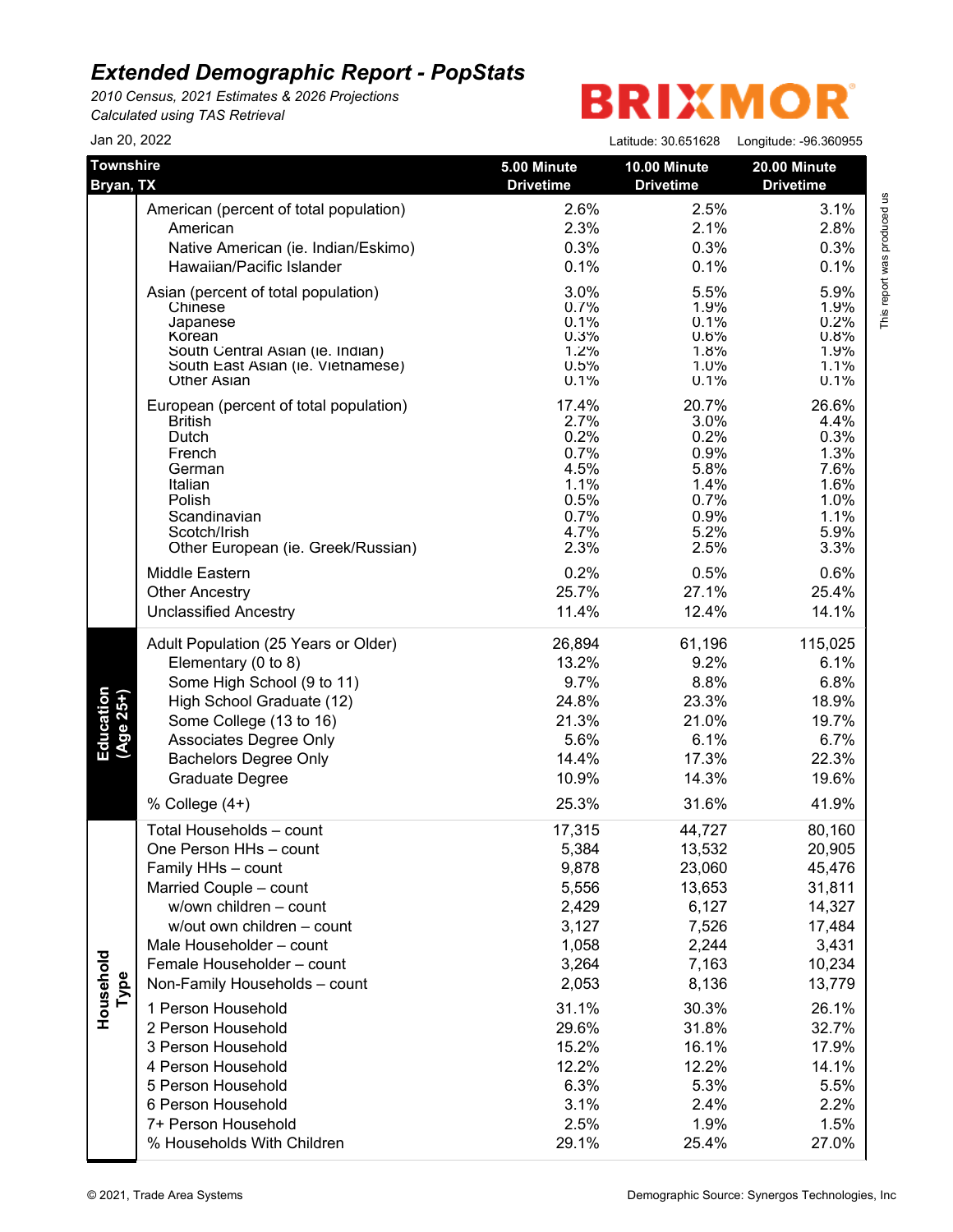*2010 Census, 2021 Estimates & 2026 Projections Calculated using TAS Retrieval*

## **BRIXMOR**

| Jan 20, 2022                                          |                                                                                                                                                                                                                                                                                                                                                                                                                                                    |                                                                                                    | Latitude: 30.651628                                                                                | Longitude: - 96.360955                                                                             |
|-------------------------------------------------------|----------------------------------------------------------------------------------------------------------------------------------------------------------------------------------------------------------------------------------------------------------------------------------------------------------------------------------------------------------------------------------------------------------------------------------------------------|----------------------------------------------------------------------------------------------------|----------------------------------------------------------------------------------------------------|----------------------------------------------------------------------------------------------------|
| <b>Townshire</b><br>Bryan, TX                         |                                                                                                                                                                                                                                                                                                                                                                                                                                                    | 5.00 Minute<br><b>Drivetime</b>                                                                    | 10.00 Minute<br><b>Drivetime</b>                                                                   | 20.00 Minute<br><b>Drivetime</b>                                                                   |
|                                                       | <b>Total Housing Units</b><br><b>Owner Occupied Percent</b><br><b>Renter Occupied Percent</b><br><b>Vacant Housing Percent</b><br>Total Housing Units (Census 2000)<br>For Rent (Census 2000)<br>For Sale (Census 2000)<br>Rented or Sold, (Census 2000)                                                                                                                                                                                           | 19,093<br>36.1%<br>54.5%<br>9.3%<br>16,571<br>60%<br>9%<br>10%                                     | 49,083<br>32.8%<br>58.3%<br>8.9%<br>38,929<br>56%<br>11%<br>9%                                     | 86,890<br>40.3%<br>52.0%<br>7.7%<br>56,171<br>55%<br>12%<br>8%                                     |
|                                                       | Seasonal (Census 2014)<br>Other (Census 2000)                                                                                                                                                                                                                                                                                                                                                                                                      | 7%<br>10%                                                                                          | 8%<br>11%                                                                                          | 9%<br>12%                                                                                          |
| Homes Built<br>By Year                                | Homes Built 1990 to 2000<br>Homes Built 1980 to 1989<br>Homes Built 1970 to 1979<br>Homes Built 1960 to 1969<br>Homes Built 1950 to 1959<br>Homes Built 1940 to 1949<br>Homes Built Before 1939                                                                                                                                                                                                                                                    | 13%<br>22%<br>27%<br>15%<br>12%<br>6%<br>5%                                                        | 19%<br>26%<br>28%<br>12%<br>8%<br>5%<br>3%                                                         | 25%<br>27%<br>26%<br>9%<br>6%<br>3%<br>3%                                                          |
| <b>Structure</b><br>Units in                          | 1 Unit<br>2 - 9 Units<br>Greater than 10 Units<br><b>Mobilie Trailer</b><br><b>Other Units</b>                                                                                                                                                                                                                                                                                                                                                     | 52%<br>23%<br>17%<br>8%<br>$0\%$                                                                   | 46%<br>27%<br>19%<br>7%<br>$0\%$                                                                   | 50%<br>24%<br>17%<br>8%<br>$0\%$                                                                   |
| vner Occupied)<br>Home Value<br>$\check{\mathcal{S}}$ | Property Value \$1,000,000 or more<br>Property Value \$750,000 to \$999,999<br>Property Value \$500,000 to \$749,999<br>Property Value \$400,000 to \$499,999<br>Property Value \$300,000, to \$399,999<br>Property Value \$200,000 to \$299,999<br>Property Value \$150,000 to \$199,999<br>Property Value \$100,000 to \$149,999<br>Property Value \$60,000 to \$99,999<br>Property Value \$40,000 to \$59,999<br>Property Value \$0 to \$39,999 | 0.0%<br>0.1%<br>0.8%<br>2.1%<br>5.8%<br>17.5%<br>23.7%<br>22.5%<br>14.1%<br>5.1%<br>8.3%           | 0.1%<br>0.6%<br>1.6%<br>3.3%<br>8.0%<br>18.8%<br>23.4%<br>19.7%<br>11.6%<br>4.4%<br>8.3%           | 0.6%<br>1.7%<br>4.1%<br>7.3%<br>13.4%<br>25.3%<br>18.1%<br>13.9%<br>6.8%<br>2.7%<br>5.9%           |
|                                                       | Median Home Value<br><b>Median Rent</b>                                                                                                                                                                                                                                                                                                                                                                                                            | \$149,934<br>\$544                                                                                 | \$163,239<br>\$571                                                                                 | \$208,731<br>\$584                                                                                 |
| per Household<br><b>Wealth</b>                        | \$0 and under - percent<br>\$1 to \$4999 - percent<br>\$5k to \$9999 - percent<br>\$10k to \$24999 - percent<br>\$25k to \$49999 - percent<br>\$50k to \$99999 - percent<br>\$100k to \$249999 - percent<br>\$250k to \$499999 - percent<br>$$500k+ - percent$<br>Median HH Wealth<br>Avg HH Wealth                                                                                                                                                | 21.0%<br>11.3%<br>5.7%<br>7.2%<br>6.9%<br>9.8%<br>16.1%<br>10.8%<br>11.2%<br>\$42,634<br>\$192,612 | 21.4%<br>11.5%<br>5.8%<br>7.3%<br>6.9%<br>9.7%<br>15.7%<br>10.6%<br>11.1%<br>\$39,306<br>\$190,009 | 20.2%<br>10.4%<br>5.4%<br>7.0%<br>6.8%<br>9.7%<br>16.3%<br>11.5%<br>12.7%<br>\$51,196<br>\$210,259 |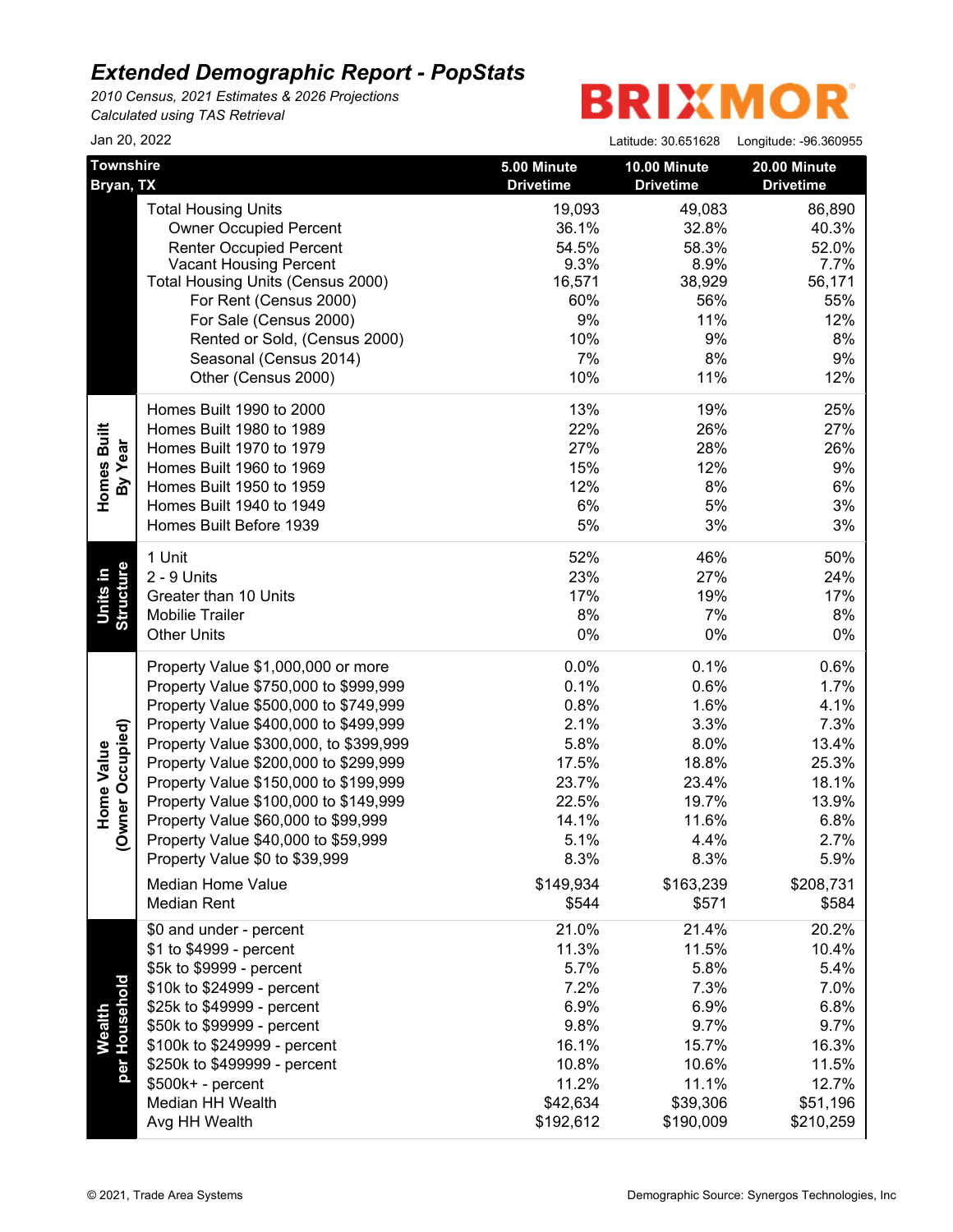*2010 Census, 2021 Estimates & 2026 Projections Calculated using TAS Retrieval*

## **BRIXMOR®**

| Jan 20, 2022                                          |                                                                                                                                                                                                                                                                                                                                                                                                                                                              |                                                                                                                              | Latitude: 30.651628                                                                                                           | Longitude: -96.360955                                                                                                       |
|-------------------------------------------------------|--------------------------------------------------------------------------------------------------------------------------------------------------------------------------------------------------------------------------------------------------------------------------------------------------------------------------------------------------------------------------------------------------------------------------------------------------------------|------------------------------------------------------------------------------------------------------------------------------|-------------------------------------------------------------------------------------------------------------------------------|-----------------------------------------------------------------------------------------------------------------------------|
| Townshire<br>Bryan, TX                                |                                                                                                                                                                                                                                                                                                                                                                                                                                                              | 5.00 Minute<br><b>Drivetime</b>                                                                                              | 10.00 Minute<br><b>Drivetime</b>                                                                                              | 20.00 Minute<br><b>Drivetime</b>                                                                                            |
| Economic<br>Viability                                 | <b>Economic Viability Local</b><br><b>Economic Viability Indexed</b>                                                                                                                                                                                                                                                                                                                                                                                         | 258<br>99                                                                                                                    | 254<br>98                                                                                                                     | 248<br>95                                                                                                                   |
| (Employed Civilians Age 16+)<br>Occupation            | Employed Civilian Pop 16+ by Occupation<br>Managerial/Executive<br><b>Professional Specialty</b><br><b>Healthcare Support</b><br>Sales<br>Office & Administrative Support<br><b>Protective Service</b><br><b>Food Preperation</b><br><b>Building Maintenance &amp; Cleaning</b><br>Personal Care<br>Farming, Fishing, & Forestry<br>Construction<br>Production & Transportation<br><b>Percent White Collar Workers</b><br><b>Percent Blue Collar Workers</b> | 20,667<br>9.9%<br>19.6%<br>2.8%<br>9.7%<br>13.4%<br>1.8%<br>7.7%<br>6.6%<br>2.1%<br>0.8%<br>11.6%<br>13.8%<br>55.5%<br>44.5% | 53,035<br>10.4%<br>24.4%<br>2.3%<br>10.0%<br>12.5%<br>2.0%<br>8.0%<br>4.5%<br>3.3%<br>0.6%<br>9.9%<br>12.1%<br>59.6%<br>40.4% | 98,763<br>13.2%<br>30.5%<br>2.1%<br>9.9%<br>11.6%<br>2.0%<br>6.2%<br>3.3%<br>2.9%<br>0.5%<br>7.9%<br>9.7%<br>67.4%<br>32.6% |
| Employed Civilians Age 16+)<br>Employment by Industry | Agriculture/Mining/Construction<br>Manufacturing<br>Transportation<br>Information<br>Wholesale/Retail<br>Finance, Insurance, Real Estate<br><b>Professional Services</b><br><b>Management Services</b><br><b>Administrative/Waste Services</b><br><b>Educational Services</b><br><b>Entertainment Services</b><br><b>Other Professional Services</b><br><b>Public Administration</b>                                                                         | 13.0%<br>8.5%<br>4.1%<br>1.1%<br>12.1%<br>3.6%<br>5.4%<br>0.1%<br>4.9%<br>25.8%<br>13.6%<br>5.1%<br>2.8%                     | 10.9%<br>7.2%<br>3.4%<br>1.1%<br>13.6%<br>3.8%<br>5.4%<br>0.1%<br>4.2%<br>28.7%<br>13.4%<br>4.9%<br>3.2%                      | 9.3%<br>5.7%<br>3.3%<br>1.2%<br>13.1%<br>4.5%<br>6.6%<br>0.1%<br>3.4%<br>33.2%<br>11.2%<br>4.6%<br>3.8%                     |
| Transportation<br>To Work                             | Drive to Work Alone<br>Drive to Work Carpool<br>Travel to Work by Public Transportation<br>Drive to Work on Motorcycle<br>Drive to Work on Bicycle<br>Walked to Work<br><b>Other Means</b><br>Work at Home                                                                                                                                                                                                                                                   | 69.9%<br>18.2%<br>1.2%<br>0.2%<br>3.1%<br>4.1%<br>1.7%<br>1.6%                                                               | 72.4%<br>14.6%<br>1.3%<br>0.3%<br>3.4%<br>4.8%<br>0.9%<br>2.2%                                                                | 76.4%<br>13.3%<br>1.0%<br>0.4%<br>2.4%<br>3.4%<br>0.8%<br>2.3%                                                              |
|                                                       | © 2021, Trade Area Systems                                                                                                                                                                                                                                                                                                                                                                                                                                   |                                                                                                                              |                                                                                                                               | Demographic Source: Synergos Technologies, Inc                                                                              |